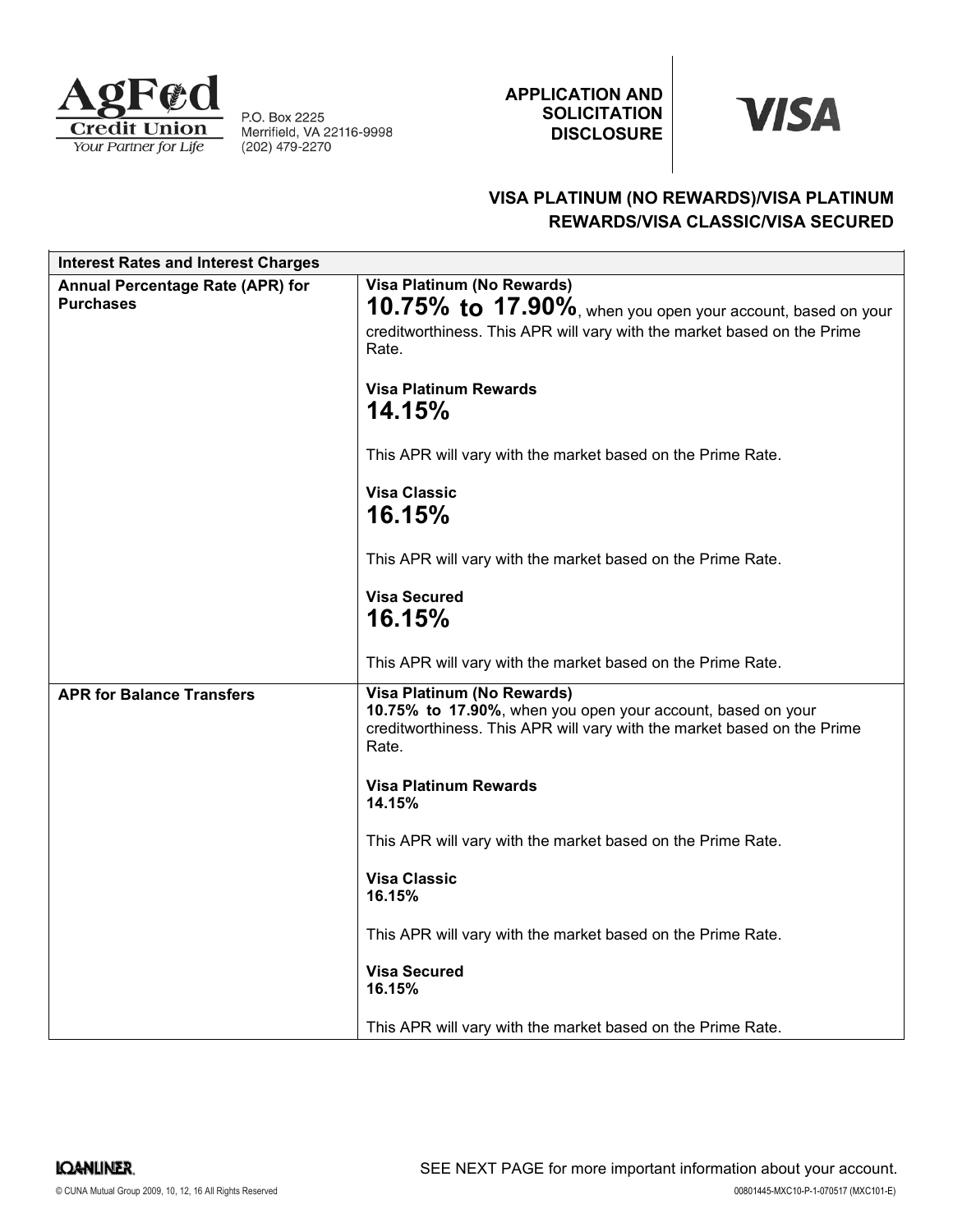| <b>APR for Cash Advances</b>                                                                                                             | Visa Platinum (No Rewards)<br>10.75% to 17.90%, when you open your account, based on your<br>creditworthiness. This APR will vary with the market based on the Prime<br>Rate.<br><b>Visa Platinum Rewards</b><br>14.15%<br>This APR will vary with the market based on the Prime Rate.<br><b>Visa Classic</b><br>16.15%<br>This APR will vary with the market based on the Prime Rate.<br><b>Visa Secured</b><br>16.15%<br>This APR will vary with the market based on the Prime Rate. |
|------------------------------------------------------------------------------------------------------------------------------------------|----------------------------------------------------------------------------------------------------------------------------------------------------------------------------------------------------------------------------------------------------------------------------------------------------------------------------------------------------------------------------------------------------------------------------------------------------------------------------------------|
| How to Avoid Paying Interest on<br><b>Purchases</b>                                                                                      | Your due date is at least 25 days after the close of each billing cycle. We will<br>not charge you any interest on purchases if you pay your entire balance by<br>the due date each month.                                                                                                                                                                                                                                                                                             |
| For Credit Card Tips from the<br><b>Consumer Financial Protection Bureau</b>                                                             | To learn more about factors to consider when applying for or using a<br>credit card, visit the website of the Consumer Financial Protection<br>Bureau at http://www.consumerfinance.gov/learnmore.                                                                                                                                                                                                                                                                                     |
| <b>Fees</b>                                                                                                                              |                                                                                                                                                                                                                                                                                                                                                                                                                                                                                        |
| <b>Annual Fee</b><br>- Annual Fee - Visa Platinum (No<br>Rewards), Visa Platinum Rewards, Visa<br>Classic<br>- Annual Fee - Visa Secured | <b>None</b><br>\$25.00                                                                                                                                                                                                                                                                                                                                                                                                                                                                 |
| <b>Transaction Fees</b><br>- Balance Transfer Fee<br>- Cash Advance Fee<br>- Foreign Transaction Fee                                     | 3.00% fee applies to each transaction, or \$10, whichever is greater<br>3.00% of the amount of each cash advance<br><b>None</b>                                                                                                                                                                                                                                                                                                                                                        |
| <b>Penalty Fees</b><br>- Late Payment Fee<br>- Over-the-Credit Limit Fee - Visa<br>Platinum (No Rewards)<br>- Returned Payment Fee       | Up to \$35.00<br><b>None</b><br>Up to \$25.00                                                                                                                                                                                                                                                                                                                                                                                                                                          |

### How We Will Calculate Your Balance:

We use a method called "average daily balance (including new purchases)."

#### Effective Date:

The information about the costs of the card described in this application is accurate as of: June 22, 2022This information may have changed after that date. To find out what may have changed, contact the Credit Union.

For California Borrowers, the Visa Platinum (No Rewards), Visa Platinum Rewards, Visa Classic and Visa Secured are secured credit cards. Credit extended under this credit card account is secured by various personal property and money including, but not limited to: (a) any goods you purchase with this account, (b) any shares you specifically pledge as collateral for this account on a separate Pledge of Shares, (c) all shares you have in any individual or joint account with the Credit Union excluding shares in an Individual Retirement Account or in any other account that would lose special tax treatment under state or federal law, and (d) collateral securing other loans you have with the Credit Union excluding dwellings. Notwithstanding the foregoing, you acknowledge and agree that during any periods when you are a covered borrower under the Military Lending Act your credit card will be secured by any specific Pledge of Shares you grant us but will not be secured by all shares you have in